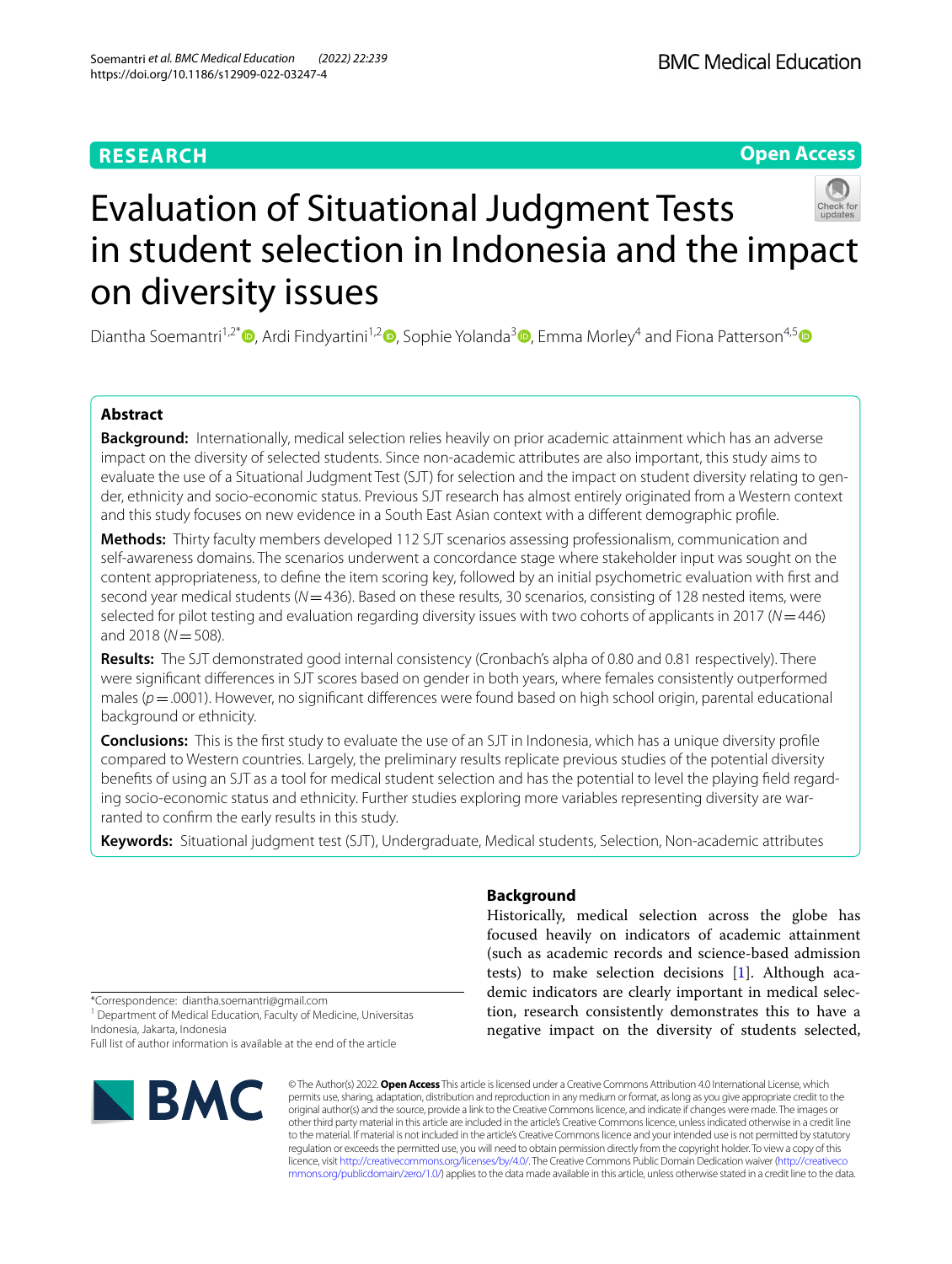especially for those students from more educationally disadvantaged backgrounds [[2\]](#page-8-1). More recently, there is a growing recognition that a range of non-academic attributes are important and researchers have explored the use of diferent selection methods to assess these reliably [\[1](#page-8-0)].

Large scale systematic reviews [[3\]](#page-8-2) and a recent metaanalysis [\[4](#page-8-3)] provide good evidence of the reliability and validity of situational judgement tests (SJTs) to evaluate a range of personal attributes important for anyone entering a career in healthcare. Some studies have also shown SJTs to offer diversity benefits, especially relating to socio-economic status [[5,](#page-8-4) [6](#page-8-5)]. However, it is important to note that this body of research presents data that arises almost entirely from a Western context. In a recent Ottawa consensus statement on selection and recruitment, researchers highlight that although the feld of selection has developed considerably over the past 20years, "*the majority of research and available material continues to originate from a limited number of global regions. Research and case studies from Asia, South America, the Middle East and Africa are lacking*" ([\[1](#page-8-0)], p. 8). It is important to note that health professional education generally, and selection and diversity issues specifcally, cannot be isolated from the cultural and social structural context in which it takes place  $[7, 8]$  $[7, 8]$  $[7, 8]$ . There is also evidence that SJTs in particular may be culturally saturated  $[9]$  $[9]$ , such that studies in other continents could offer new insights in the literature. For example, cultural diferences between Western and Asian contexts in relation to professionalism, values [\[10](#page-8-9)] and communication style [[11\]](#page-8-10), may lead to diferent results regarding SJT validity, reliability and diversity benefits. This study presents the development, piloting and evaluation of a SJT for medical school admissions in a South East Asian context with a specifc analysis relating to diversity issues, namely gender, ethnicity and socio-economic status. Examining the development and piloting of a locally designed SJT in this diferent context would also inform the design of future selection methods and policy in this region.

# **Diversity issues and SJTs**

### **Gender**

Consistent with independent studies where female candidates outperform male candidates in medical school admissions [[12,](#page-8-11) [13\]](#page-9-0), in their recent meta-analytic study of SJTs in healthcare, Webster et al. [\[4](#page-8-3)] demonstrate that females tend to marginally outperform males on SJTs. In terms of applying this to selection policy, it is important to consider how various selection methods are combined and/or weighted to address fairness. For example, most medical schools in the UK and in Australia use the UCAT (University Clinical Aptitude Test) for early screening in admissions. UCAT comprises both an SJT and four cognitive ability tests [\[5](#page-8-4), [14\]](#page-9-1). In general, results show that males tend to outperform females on the cognitive ability tests and females outperform males in the SJT; which to some extent 'levels the feld' regarding gender diferences as part of medical school admissions [\[5](#page-8-4)].

# **Socio‑economic status**

There is emerging evidence that SJTs may facilitate the diversifcation of enrolment into undergraduate and postgraduate medical education regarding socio-economic status. For example, Lievens et al. [\[5](#page-8-4)] demonstrated that an SJT used for medical school selection in the UK (part of the UCAT) does not favour applicants from higher socio-economic backgrounds; those from more educationally deprived backgrounds performed equally well on the SJT, when compared to those from independent fee-paying schools. Researchers have suggested that the negative efect of the cognitive tests on widening participation may be due to diferential access to educational resources, for example access to coaching on certain selection methods, especially for candidates from educationally disadvantaged backgrounds [[4\]](#page-8-3). Similarly, for postgraduate selection, Gardner et al. [\[15\]](#page-9-2) found that an SJT for entry into surgical residencies provides a higher chance for underrepresented minorities to enter the programme. This was because those from underrepresented minorities performed better on an SJT when compared to a cognitive test, and so when the SJT was used to defne progression to the next stage of selection, more of those from underrepresented minorities progressed to the next stage of selection [[6\]](#page-8-5).

## **Ethnicity**

In their UK study, Lievens et al. [\[5](#page-8-4)] identifed signifcant diferences between ethnic minority groups on an SJT compared to UK-white applicants, where those from ethnic minority groups tended to perform less well. Further studies need to be conducted to examine the underlying cause of these diferences. Some researchers argue that SJT items are usually developed according to the cultural values of the ethnic majority group [[16](#page-9-3)] and others also note that there is usually some cognitive element within SJT items, which may favour the majority group as shown in the study from Roth et al. [\[17\]](#page-9-4). When exploring overall selection policy, Patterson et al. [\[18](#page-9-5)] suggested that although ethnic diferences in SJT performance exist, compared to other selection tools, SJT mean score differences tended to be of a lower magnitude compared to those of cognitive tests. These findings suggest that, when compared to alternative selection methods, SJTs tend to show less adverse impact on candidates from minority ethnic groups. Of the literature available on the use of SJTs in healthcare however, the vast majority of research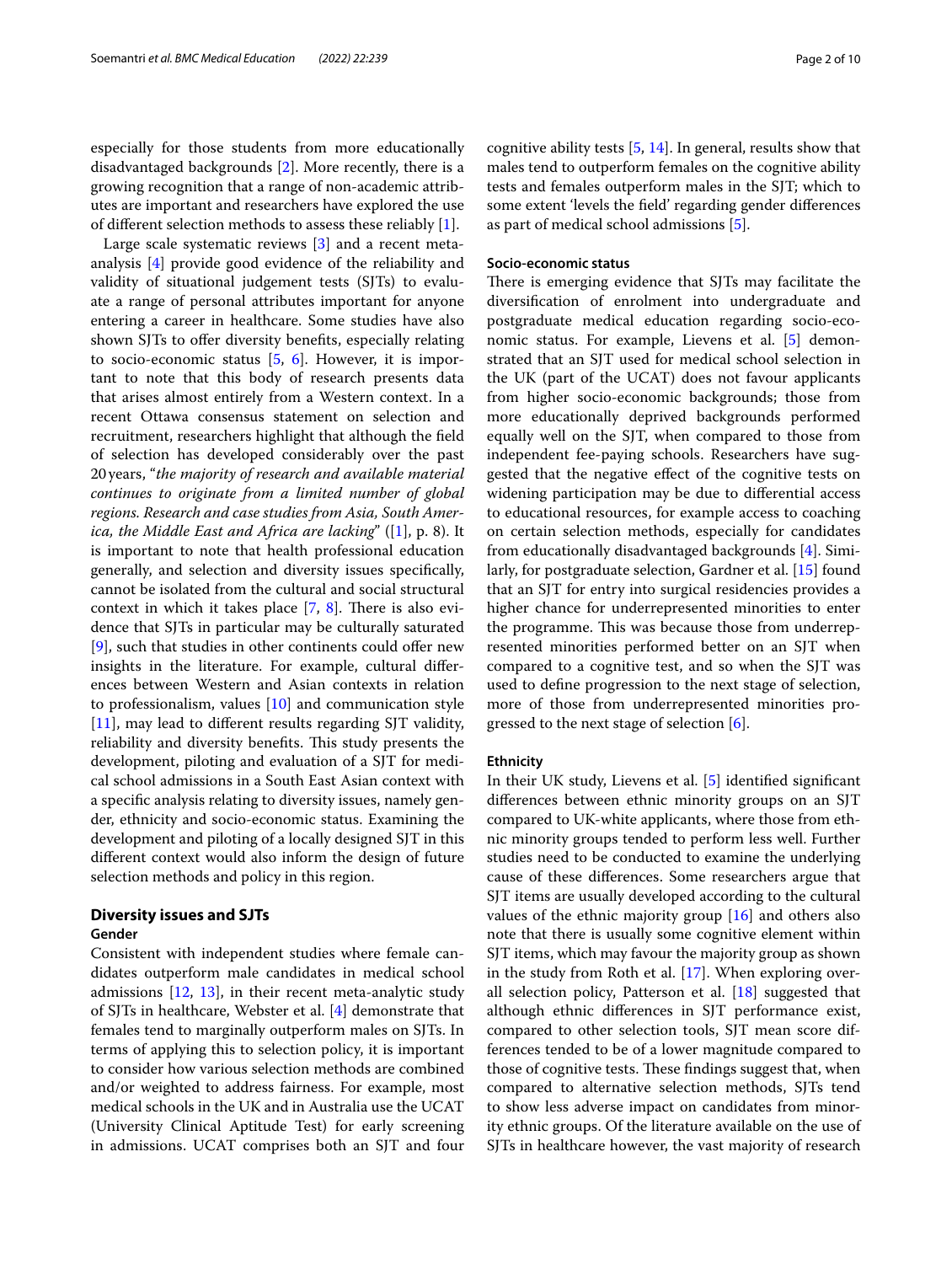is based on Western samples and very little research has been conducted in exploring potential scores diferences regarding ethnicity in countries with a very diferent ethnic diversity, such as in South East Asia.

# **The Indonesian context for selection**

Similar to many countries, the traditional approach to medical student selection in Indonesia has relied heavily on prior academic attainment. The methods to select medical students in Indonesia are predominantly comprised of cognitive ability tests, such as aptitude tests, or mathematics and natural sciences subject tests [\[19](#page-9-6)]. In terms of policy, however, the Indonesian Medical Education Act Number 20Year 2013 clearly states that the medical student admissions process should consider not only a candidate's academic achievements, but also their non-academic attributes. Like many other countries, the issue of professionalism, is frequently identifed as a major reason behind patient complaints and malpractice lawsuits [\[20\]](#page-9-7). When tracing the career path of these identifed doctors, the origin of their unprofessional behaviour often can be tracked back to incidents relating to poor professionalism when they were in medical school. Papadakis et al. [[21\]](#page-9-8) proposed that those demonstrating unprofessional behaviour as students have a strong tendency to exhibit unprofessional behaviour in subsequent clinical practice. Therefore, there is a growing emphasis on assessing important non-academic attributes in medical school admissions. Despite this increasing recognition of the importance of selecting medical students based on their non-academic attributes, to date, there are no published studies exploring selection based on nonacademic attributes in Indonesia. One of the underlying reasons for the limited use of non-academic tests in this context relate to concerns regarding potential adverse impact of such tests on candidate performance, given the diverse demographic profle in the country.

Indonesia is an archipelago country consisting of more than 300 ethnic groups with Javanese as the main ethnic group  $(41\%$  of total population). There are five main islands and the most populated (more than 50% of total population) is Java, which has a well-developed education sector (including primary schooling and higher education). The existence of many different ethnic groups and apparent inequality in terms of income and education pose signifcant challenges in dealing with fairness and widening participation in medical school selection. Consequently, in Indonesia, with such diverse socio-cultural demographics, it is critical that selection methods that do not favour certain groups are used.

In this study, we aim to explore the development and piloting of an SJT to assess non-academic attributes for medical student selection at the Faculty of Medicine,

Universitas Indonesia (FMUI). The FMUI is a state funded university in which the main selection methods assess academic attributes and attainment. In addition, we aimed to evaluate whether the piloting of an SJT would also confer diversity benefts regarding gender, socio-economic status and ethnicity, potentially replicating the emergent fndings from a Western context.

### **Method**

# **Development of the SJT**

In line with good practice SJT design [\[9](#page-8-8), [22,](#page-9-9) [23](#page-9-10)], the development of an SJT for use in the FMUI started by defning the test specifcation, which outlines key aspects such as the non-academic domains to be assessed, the test length and the context within which scenarios are set. Based on an analysis of the undergraduate curriculum, three domains were included in the test specifcation: professionalism, efective communication and self-awareness. The professionalism domain relates to the competency to behave according to moral values and integrity, and to protect the vulnerable. The self-awareness domain includes acting within one's own limitations, responding to feedback, and a willingness to continuously learn. Efective communication is the ability to communicate with empathy, compassion and politeness, and sensitivity towards the diverse needs and background of others. The undergraduate curriculum has seven main competency domains based on the national standard of competency; the three domains above are related to the non-academic domains set out, while the rest of the competency domains are academic, and assessed through other selection methods. Thirty faculty members were recruited to write scenarios and response items for the pilot SJT. Each faculty member were either involved in coordinating educational courses; members of the student counselling team; or those involved in teaching empathy, communication and professionalism. The writing process was facilitated by researchers experienced in SJT development, including three of the authors (DS, AF, SY).

A total of 112 initial SJT scenarios were developed, all of which were set in a healthcare/learning context, answerable by high school leaver candidates and designed to assess one of the target attributes as defned in the test specification  $[24, 25]$  $[24, 25]$  $[24, 25]$ . An example of an SJT scenario is provided in Table [1.](#page-3-0) Each SJT scenario consists of a short paragraph (approximately 50–100 words to reduce cognitive load) that describes a situation likely to be encountered by students, followed by between fve and eight diferent responses depending on the scenario presented (consisting of between 5 and 10 words each). Test takers are asked to rate each of these responses individually in terms of appropriateness, with one being very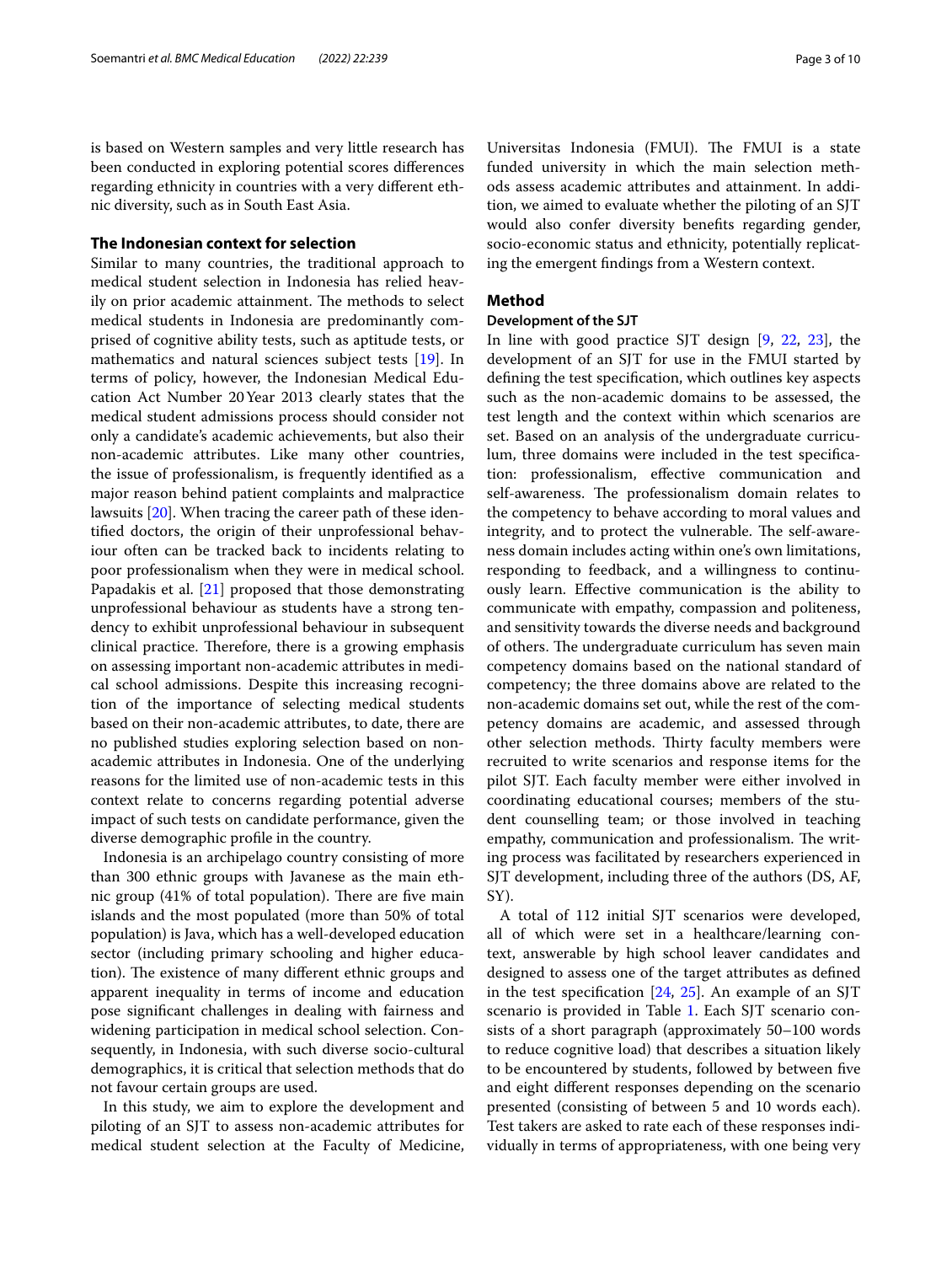<span id="page-3-0"></span>

|  |  | <b>Table 1</b> Example of an SJT scenario (translated from the original Indonesian language version) |
|--|--|------------------------------------------------------------------------------------------------------|
|  |  |                                                                                                      |

| Mario is a first-year medical student from a remote island in the east of Indonesia. He lives in the dormitory and has no family in Jakarta. Budi, his<br>classmate, notices that Mario is very quiet and rarely participates in group discussion. When asked why he never participates in the discussion, Mario<br>said that he couldn't study because he doesn't have a laptop. |
|-----------------------------------------------------------------------------------------------------------------------------------------------------------------------------------------------------------------------------------------------------------------------------------------------------------------------------------------------------------------------------------|
| How appropriate is each of Budi's responses below? (1 = very appropriate; 2 = appropriate but not ideal; 3 = inappropriate but not awful; 4 very inap-<br>propriate)                                                                                                                                                                                                              |

Responses

propriate)

**Scenario**

Q1. Report Mario's problem to the teacher

Q2. Lend Mario an unused laptop from his house

Q3. Invite Mario to study together in his house

Q4. Save some of his allowance to help Mario buy a laptop

Q5. Tell other group members to not give tasks to Mario

Q6. Let Mario fnd a solution by himself

appropriate through to four being very inappropriate, which follows a previously validated methodology [\[9](#page-8-8)]. This knowledge-based instruction format SJT was chosen because it was less susceptible to faking and more appropriate in medicine due to its lower susceptibility to coaching efects [[9\]](#page-8-8). In the design process, careful attention was paid to ensure the scenarios and responses were free from any cultural, ethnicity and gender biases. Once scenarios and responses had been developed, crosswriter evaluation was conducted to make any improvements. Content was then reviewed by the research team in terms of format and grammatical correctness.

## **Concordance stage**

Consistent with previous research [\[9](#page-8-8), [22](#page-9-9), [23\]](#page-9-10), a concordance study was conducted to establish the degree of agreement from subject matter experts to defne an initial scoring key. A total of 112 scenarios (each including 5–8 nested items) were reviewed by 102 experts (including teaching staf, hospital staf, alumni and junior doctors) and 20 medical student representatives. Respondents were asked to comment on the relevance of each scenario, and to answer each question as though they were an applicant, to establish the agreed answer key. Psychometric experts analysed the data by using consensus analysis. This was measured by calculating the distribution of ratings provided by the panel. A threshold was set, whereby only items that had a minimum of 70% agreement on the same side of the rating scale (1–2, appropriate "side"; 3–4, not appropriate "side"), were deemed to have the necessary level of concordance to be progressed to the piloting phase. For most items, a consensus was reached on the expert scoring key (*N*=412), however for the remaining 176 items, agreement was not gained on the correct answer. These 176 items were removed from the test.

### **Initial psychometric evaluation with medical students**

After eliminating the items that did not reach concordance  $(N=176)$ , as well as 44 scenarios which had fewer than 5 response items  $(N=161)$ , a total of 68 scenarios (374 items) were available to be piloted [[9,](#page-8-8) [22](#page-9-9), [23](#page-9-10)] with 436 frst- and second-year medical students. Item responses were scored on a graded scale of 0 to 4 according to how 'close' the respondent's response was to the expert scoring key. Data provided by 431 students were eligible for analysis, due to fve students having a high amount of missing data. Ninety-two items were rejected following this analysis due to a poor correlation with overall test performance. Any scenarios which only contained one item (following removals) were also removed. Following this process, 282 items nested within 61 scenarios remained, with a Cronbach's alpha value of .90. These items were spread across three domains: professionalism (105, 37%), efective communication (111, 39%) and self-awareness (66, 23%).

### **Pilot testing of the SJT with applicants**

Based on the level of difficulty  $($   $<$   $.95)$  and discrimination (> .10) of each item, as obtained through the initial psychometric evaluation, 128 items across 30 scenarios were selected for pilot testing [[9,](#page-8-8) [22,](#page-9-9) [23](#page-9-10)] among two cohorts of candidates applying to the International Class Programme during the years 2017– 2018. The International Class Programme in FMUI is a special track in which students undergo one-year overseas study in partner universities to obtain the degree of bachelor of medical sciences or masters in research. Students completed the paper-based SJT for 1 h under invigilated exam conditions to ensure test security. They were also asked to provide their demographic details including gender, high school origin, parental educational background, and ethnicity. Students were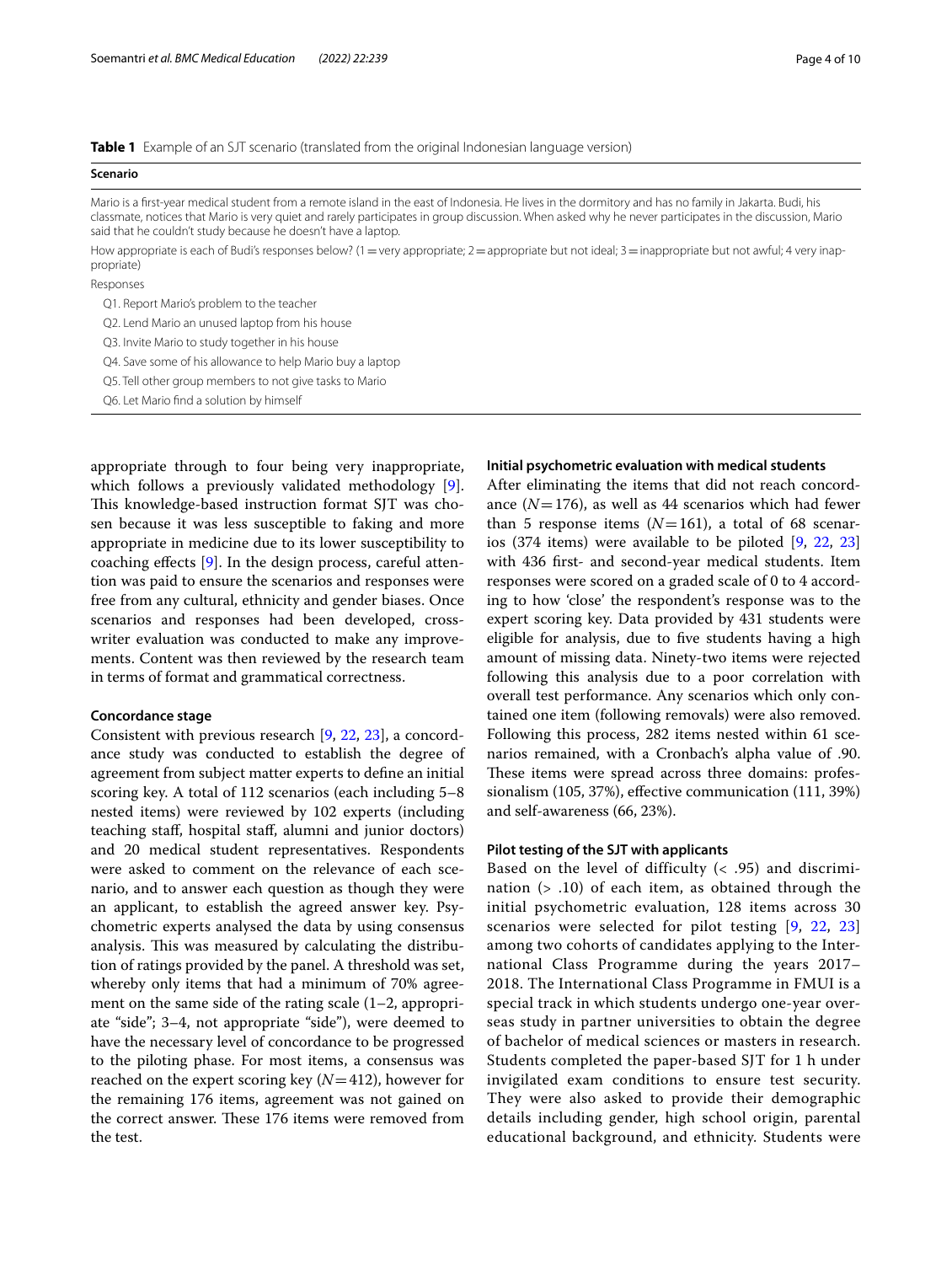informed of the nature of the test was a pilot study, and the results would not impact assessment decisions. Students were able to leave questions blank if they did not know the answer. The SJT development and piloting process is summarised in Fig. [1.](#page-4-0)

The items were presented under three domains: effective communication (62 items), professionalism (48 items) and self-awareness (18 items). To score the SJT, if a candidate gave a rating which matched the answer key, 4 points were obtained. The further the candidate rating from the answer key, the fewer points were received. In line with previous research [[22\]](#page-9-9), each candidate received a total SJT score. The maximum possible score was 512.

Using the total SJT score, independent t-tests were conducted to analyse differences between groups of candidates based on gender, whereas ANOVA tests were used for other grouping variables, i.e. socioeconomic status (high school origin and parental educational background (elementary-high school, vocational-bachelor and masters-doctoral) and ethnicity (Indonesia, Javanese, Sumatran, Chinese, mixed ethnicity and other).

# **Results**

The validity of the test was established through a series of development and piloting stages. Content validity was confrmed through the development of test specifcation, item writing and reviews, and the concordance stage. Reliability analyses were conducted to examine internal consistency and SJT scores between demographic subgroups were analysed to explore diversity issues.

Data was gathered from 446 and 508 candidates in 2017 and 2018 respectively. Table [2](#page-5-0) shows the proportion of candidates, broken down by gender, socio-economic status (high school origin and parental educational background) and ethnicity.

The internal consistency (reliability) of the SJT was considered good for each of the two pilot years, with Cronbach's alpha values of 0.80 and 0.81, respectively. The mean SJT scores were similar across both years with 419.9 (SD = 25.9) in 2017 and 422.6 (SD = 26.5) in 2018. The scores were then compared based on the diversity grouping variables, namely gender, socio-economic status and ethnicity (see Table [3](#page-6-0)). Equal variances can be assumed between groups given the non-signifcant results of the homogeneity of variance tests.

<span id="page-4-0"></span>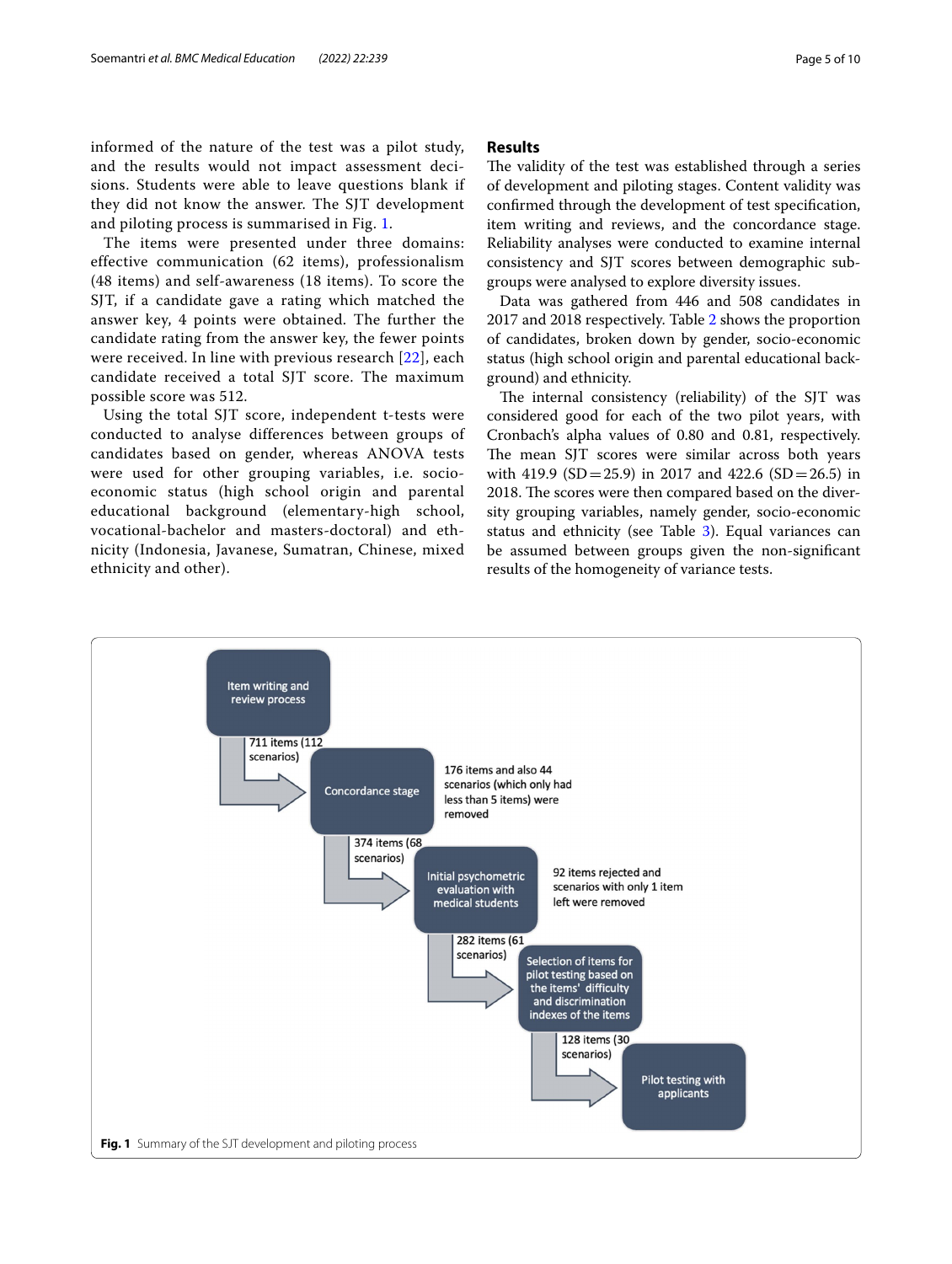### <span id="page-5-0"></span>**Table 2** Candidate characteristics

| Variable                             | <b>Year 2017</b> |       | <b>Year 2018</b> |               |  |
|--------------------------------------|------------------|-------|------------------|---------------|--|
|                                      | n                | $\%$  | n                | $\frac{0}{0}$ |  |
| Gender                               |                  |       |                  |               |  |
| Male                                 | 304              | 68.16 | 347              | 68.31         |  |
| Female                               | 142              | 31.84 | 161              | 31.69         |  |
| High school origin                   |                  |       |                  |               |  |
| Java Bali                            | 389              | 87.22 | 452              | 88.98         |  |
| Sumatera                             | 34               | 7.62  | 30               | 5.91          |  |
| Kalimantan-Sulawesi                  | 13               | 2.91  | 12               | 2.36          |  |
| Overseas                             | 10               | 2.24  | 14               | 2.76          |  |
| <b>Father educational background</b> |                  |       |                  |               |  |
| Elementary school - high school      | 28               | 6.28  | 33               | 6.50          |  |
| Vocational - Bachelor                | 206              | 46.19 | 230              | 45.28         |  |
| Masters - Doctoral                   | 212              | 47.53 | 245              | 48.23         |  |
| Mother educational background        |                  |       |                  |               |  |
| Elementary school - high school      | 47               | 10.54 | 54               | 10.63         |  |
| Vocational - Bachelor                | 265              | 59.42 | 296              | 58.27         |  |
| Masters - Doctoral                   | 134              | 30.04 | 158              | 31.10         |  |
| <b>Ethnicity</b>                     |                  |       |                  |               |  |
| Indonesian                           | 169              | 37.89 | 197              | 38.78         |  |
| Javanese                             | 130              | 29.15 | 136              | 26.77         |  |
| Sumatran                             | 52               | 11.66 | 59               | 11.61         |  |
| Chinese                              | 35               | 7.85  | 39               | 7.68          |  |
| Other                                | 33               | 7.40  | 42               | 8.27          |  |
| Mixed ethnicity                      | 27               | 6.05  | 35               | 6.89          |  |

Regarding gender, signifcant diferences were found between male and female candidates in 2017 and 2018  $(p=0.000)$  with females performing better than males. There were no significant differences between SJT scores for socio-economic status (high school origin and parental educational background) and ethnicity.

# **Discussion**

This exploratory study involved the design of an SJT (using a previously validated methodology) as part of selection into an undergraduate medical programme in Indonesia. The aim of this study was to explore the potential impact of an SJT on diversity issues, relating to gender, ethnicity and socio-economic status, which are important considerations in medical selection. Previous research on this topic has arisen mainly from north America, Europe and Australasia. To the author's knowledge this is the frst study regarding the impact of SJTs on diversity in a South East Asian context, which has a signifcantly diferent demographic profle of medical school applicants.

Our fndings, of course, must be interpreted with caution given the uneven distribution of each variable group. The disproportionate distribution of each variable group reflects the actual situation in which applicants in each category are frequently dominated by certain group of candidates with a certain background. However, our pilot study offers some important new insights in SJT research. The study findings replicate previous research, in that females tend to perform marginally better on SJTs than males, and that there were no diferences in SJT performance between diferent socio-economic groups (based on high school origin and parental educational background). However, unlike previous studies, our results do not fnd signifcant diferences on SJT performance for diferent ethnic groups. Each diversity aspect is discussed in turn.

# **Gender**

As expected, our study revealed diferences in SJT scores based on gender, whereby female candidates performed better on the SJT when compared to their male counterparts. This finding is consistent with other research in diferent geopolitical contexts [[12](#page-8-11), [13](#page-9-0), [26\]](#page-9-13). Recent fndings have also demonstrated that using an SJT, as part of screening for medical student selection in North America, were benefcial in enabling a higher proportion of female candidates, who have typically been underrepresented in medicine in the past, to progress to the next selection phase [\[6](#page-8-5)]. However, it is important to note that there now are increasing numbers of female medical students in many countries, so this is a consideration when using an SJT in how scores are weighted and combined with other selection methods in practice. One possible explanation for why females tend to outperform males on SJTs is that SJTs measure (to some extent) aspects of personality where females typically report greater conscientiousness, agreeableness and sensitivity when compared to males [[26](#page-9-13), [27](#page-9-14)]. Similarly, in Weekley and Jones's study [[28\]](#page-9-15) where females tended to perform better on an SJT, they argued that this was due to many SJT items in their study relating to interpersonal conficts or interactions. A more recent study [[29\]](#page-9-16) examined the use of an SJT in teacher selection, comparing both a text-based and a video-based SJT. When considering the text-based SJT, the fndings were similar to those observed here; it was demonstrated that the diferences between females and males were found in the items which related to conscientiousness and emotion regulation. In contrast, when considering performance on the video-based SJT, Bardach et al. [\[30](#page-9-17)] identifed no statistically signifcant diferences in performance when comparing males and females. As the authors note, this suggests that text-based and videobased SJT scenarios may be interpreted and responded to in diferent ways [[31\]](#page-9-18). Further research is clearly warranted to understand the diversity impact regarding gender relating to the modality of administration for an SJT.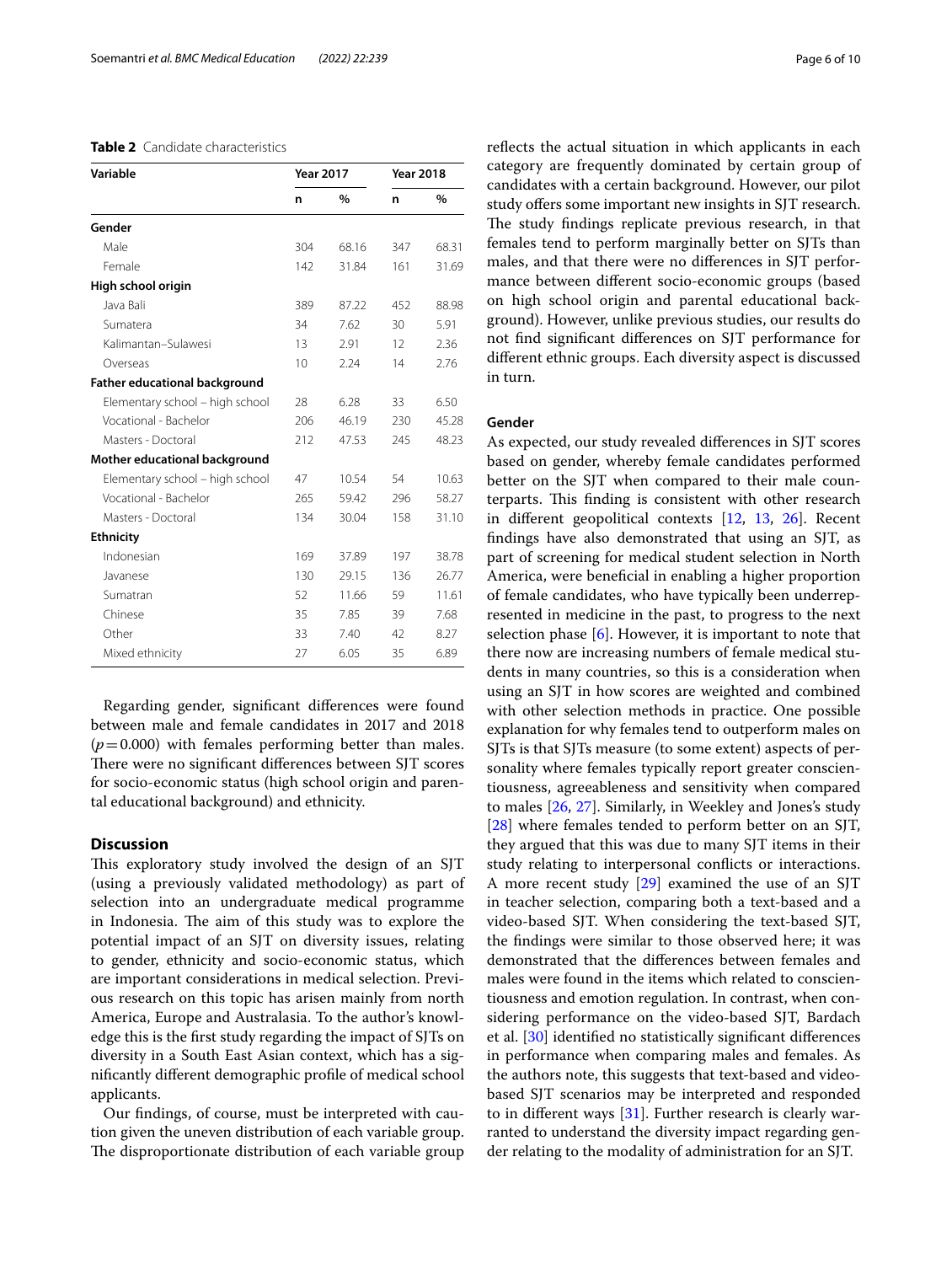| Variable                                                    | n                                                         | <b>Year 2017</b>                                             |                                            |                                                                 | n          | <b>Year 2018</b>                                                |                                                                                    |                                                                    |  |
|-------------------------------------------------------------|-----------------------------------------------------------|--------------------------------------------------------------|--------------------------------------------|-----------------------------------------------------------------|------------|-----------------------------------------------------------------|------------------------------------------------------------------------------------|--------------------------------------------------------------------|--|
|                                                             |                                                           | Mean score                                                   | <b>SD</b>                                  | Mean score comparison                                           |            | Mean score                                                      | <b>SD</b>                                                                          | Mean score comparison                                              |  |
| Gender                                                      |                                                           |                                                              |                                            |                                                                 |            |                                                                 |                                                                                    |                                                                    |  |
| Male                                                        | 142 411.89<br>Independent t-test,<br>27.14<br>$d = 0.455$ |                                                              | $t(444) = 4.561, p = 0.000$ <sup>*</sup> , |                                                                 | 161 414.46 | 24.77                                                           | Independent t-test,<br>$t(506) = 4.78$ , $p = 0.000$ <sup>*</sup> ,<br>$d = 0.462$ |                                                                    |  |
| Female                                                      |                                                           | 304 423.62                                                   | 24.40                                      |                                                                 |            | 347 426.31                                                      | 26.54                                                                              |                                                                    |  |
| High school origin                                          |                                                           |                                                              |                                            |                                                                 |            |                                                                 |                                                                                    |                                                                    |  |
| Java Bali                                                   | 389                                                       | 420.68                                                       | 25.46                                      | ANOVA test, F(3,442) = 1.582,<br>$p = 0.193$ , $\eta^2 = 0.011$ | 452        | 422.48                                                          | 26.90                                                                              | ANOVA test, $F(3,504) = 0.318$ ,<br>$p = 0.812$ , $n^2 = 0.002$    |  |
| Sumatera                                                    | 34                                                        | 411.44                                                       | 30.67                                      |                                                                 | 30         | 425.83                                                          | 25.98                                                                              |                                                                    |  |
| Kalimantan-Sulawesi                                         | 13                                                        | 414.92                                                       | 24.29                                      |                                                                 | 12         | 423.00                                                          | 23.67                                                                              |                                                                    |  |
| Overseas                                                    | 10                                                        | 424.00                                                       | 22.85                                      |                                                                 | 14         | 417.57                                                          | 18.53                                                                              |                                                                    |  |
| <b>Father educational background</b>                        |                                                           |                                                              |                                            |                                                                 |            |                                                                 |                                                                                    |                                                                    |  |
| Elementary school - high<br>413.96<br>28<br>35.01<br>school |                                                           | ANOVA test, F(2,443) = 0.789,<br>$p = 0.455$ , $n^2 = 0.004$ | 33                                         | 416.21                                                          | 21.71      | ANOVA test, $F(2,505) = 1.534$ ,<br>$p = 0.217$ , $n^2 = 0.006$ |                                                                                    |                                                                    |  |
| Vocational - Bachelor                                       | 206                                                       | 420.43                                                       | 24.86                                      |                                                                 | 230        | 421.70                                                          | 26.50                                                                              |                                                                    |  |
| Masters - Doctoral                                          | 212                                                       | 420.14                                                       | 25.46                                      |                                                                 | 245        | 424.20                                                          | 27.10                                                                              |                                                                    |  |
| Mother educational background                               |                                                           |                                                              |                                            |                                                                 |            |                                                                 |                                                                                    |                                                                    |  |
| Elementary school - high<br>school                          | 47                                                        | 415.04                                                       | 27.44                                      | ANOVA test, $F(2,443) = 1$ ,<br>$p = 0.369$ , $n^2 = 0.005$     | 54         | 415.20                                                          | 25.16                                                                              | ANOVA test, $F(2,505) = 2.333$ ,<br>$p = 0.098$ , $n^2 = 0.009$    |  |
| Vocational - Bachelor                                       | 265                                                       | 420.09                                                       | 26.22                                      |                                                                 | 296        | 423.33                                                          | 27.26                                                                              |                                                                    |  |
| Masters - Doctoral                                          | 134                                                       | 421.18                                                       | 24.53                                      |                                                                 | 158        | 423.61                                                          | 25.39                                                                              |                                                                    |  |
| <b>Ethnicity</b>                                            |                                                           |                                                              |                                            |                                                                 |            |                                                                 |                                                                                    |                                                                    |  |
| Indonesian                                                  | 169                                                       | 423.17                                                       | 24.55                                      | ANOVA test, $F(5,440) = 2.147$ ,<br>$p = 0.059$ , $n^2 = 0.024$ | 197        | 423.79                                                          | 24.56                                                                              | ANOVA test, $F(5,502) = 1.321$ ,<br>$p = 0.254$ , $\eta^2 = 0.013$ |  |
| Javanese                                                    | 130                                                       | 417.80                                                       | 23.38                                      |                                                                 | 136        | 423.15                                                          | 27.26                                                                              |                                                                    |  |
| Sumatran                                                    | 52                                                        | 411.58                                                       | 28.35                                      |                                                                 | 59         | 416.97                                                          | 29.89                                                                              |                                                                    |  |
| Chinese                                                     | 35                                                        | 423.43                                                       | 30.70                                      |                                                                 | 39         | 425.72                                                          | 26.00                                                                              |                                                                    |  |
| Other                                                       | 33                                                        | 417.27                                                       | 28.01                                      |                                                                 | 42         | 416.50                                                          | 29.96                                                                              |                                                                    |  |
| Mixed ethnicity                                             | 27                                                        | 423.93                                                       | 28.13                                      |                                                                 | 35         | 426.40                                                          | 24.09                                                                              |                                                                    |  |

<span id="page-6-0"></span>

|  | Table 3 SJT score differences for gender, socio-economic status (high school origin and parental background) and ethnicity |  |  |  |  |  |
|--|----------------------------------------------------------------------------------------------------------------------------|--|--|--|--|--|
|  |                                                                                                                            |  |  |  |  |  |

Levene's tests indicated equal variances (*p* value ranging from 0.60 to 0.899) which rendered the ANOVA results meaningful although there were large sample size diferences among groups

\*Denotes signifcant diferences/correlations among variables (*p*<.05)

# **Socio‑economic status (SES)**

Our results show no diferences in SJT scores based on high school origin, suggesting that the current format may support widening diversity in medical school enrolment from all regions of Indonesia. This finding is also confrmed by the fact that parental educational background does not afect performance on the SJT in this study. Juster et al. [[6\]](#page-8-5) studied an online video-based SJT of non-academic attributes, which demonstrated smaller sub-group diferences regarding socio-economic status in scores compared to cognitively-oriented tests, where those from a higher SES tended to perform better in both types of test, but signifcantly more so on the cognitive test. Bardach et al.  $[29]$  showed that teacher applicants from lower SES did not obtain lower scores on their SJT compared than those of the higher SES. Weekley and Jones [[28](#page-9-15)] argued that SJTs assess tacit knowledge which is considered to be independent of cognitive ability and developed through socialisation experiences. As such, the nature and specifc design parameters of an SJT, will contribute to its ability to have more or less adverse impact regarding socio-economic background, and thus demonstrate the potential use of SJTs to narrow, or even close, the gap between those from different SES groups. This is important, since widening participation is one of the key issues in medical school selection identifed in the review of selection system of seven Asian countries [[19\]](#page-9-6) as one of the means to increase the diversity of the medical student intake and the doctor population. Research shows that the use of cognitive ability tests benefts candidates with higher socio-economic status [\[2](#page-8-1)] which is likely related to their exposure to higher quality educational resources such as specifc training interventions [\[4](#page-8-3)]. In addition, SJTs can be designed to be less susceptible to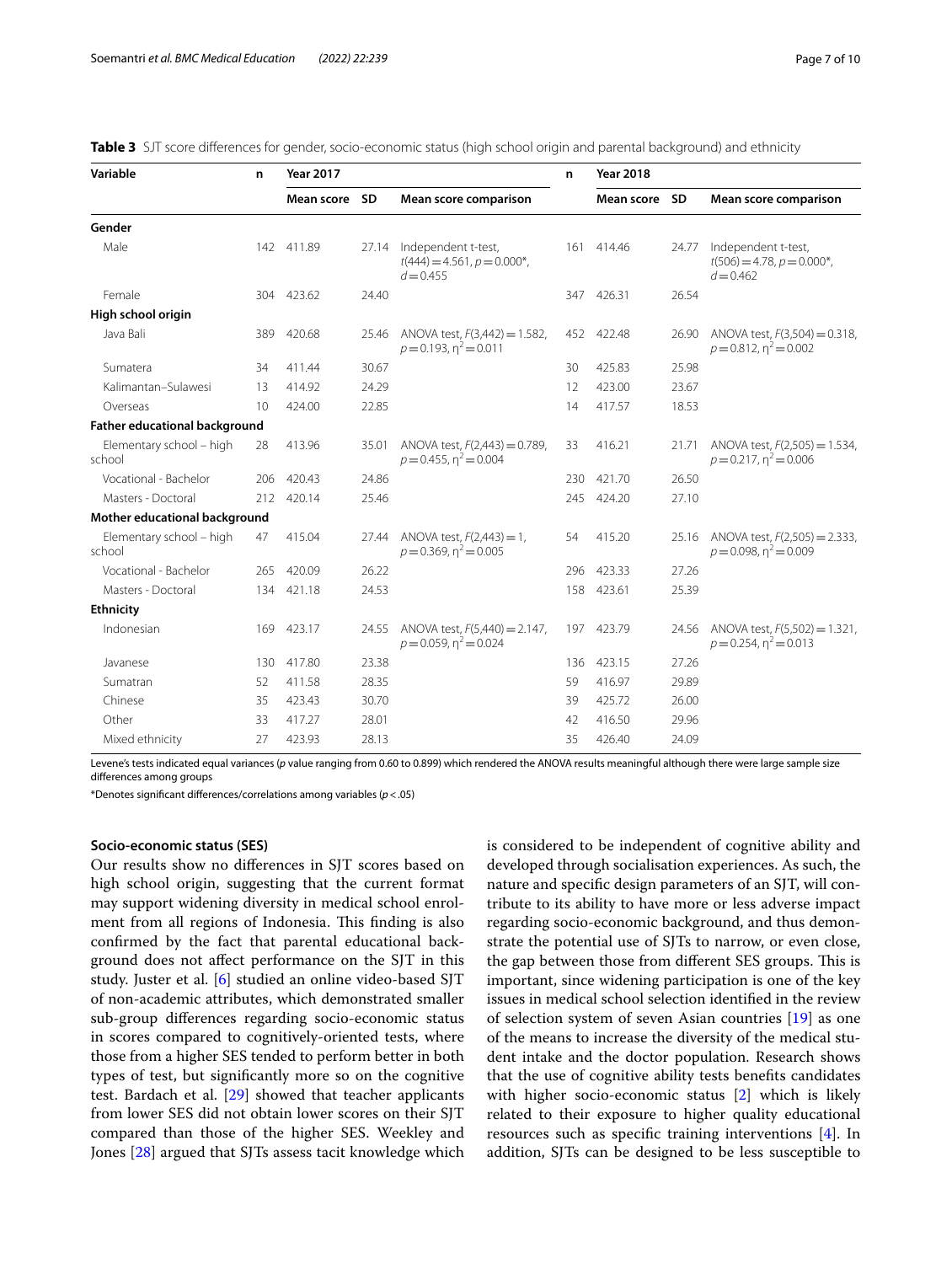coaching efects due to their diverse content/domain and complexity of the response format [[32](#page-9-19)] and the involvement of expert judgments in determining the key [\[33](#page-9-20)]. Therefore, the use of such non-academic tests, targeting important interpersonal attributes required to be a successful clinician, could support the objective of increasing the diversity of medical students.

# **Ethnicity**

A key consideration when choosing a selection method is fairness, including diferential performance based on ethnicity. Patterson et al. [\[3](#page-8-2)] highlighted the potential beneft of SJTs to reduce subgroup diferences compared to cognitively-oriented assessments. The current study has further supported this, in that there were no statistically signifcant diferences in SJT scores based on ethnic subgroups. Previous studies have shown varied results; Weekley and Jones [[28](#page-9-15)] identifed slightly higher performance of minority ethnic groups on an SJT, whereas Bardach et al. [[30](#page-9-17)] and Weekley et al. [[34\]](#page-9-21) demonstrated that those from majority ethnic groups tended to perform better on SJTs, when compared to minority ethnic groups. Juster et al. [\[4](#page-8-3)] found higher SJT scores were obtained by non-Hispanic and non-Latino respondents in a North American medical school selection context; though, the ethnic subgroup diferences were signifcantly smaller when compared to those observed when using academic metrics. The underlying mechanism is still unclear, but is possibly related to the increased cognitive load, when compared to SJTs. The findings from Nguyen and McDaniel [\[35\]](#page-9-22) strengthen this argument since larger subgroup diferences are found when SJTs using knowledge based instructions (choosing the best and worst options) were compared to behavioural tendency SJTs (indicating what would the respondent most or least likely do). The knowledge-based instruction approach is less open to faking because it correlates more strongly with cognitive ability, whereas behavioural tendency instructions correlate more highly with personality traits and are thus more susceptible to faking [\[36](#page-9-23)]. The SJT used in the current study is a knowledge-based instruction (procedural knowledge) type SJT, thus it may be expected that this type of SJT would cause greater differences among ethnic subgroups. However, the results in this study have suggested otherwise. Notwithstanding the need to better understand the causal factors regarding adverse impact and SJTs, evidence suggests that the use of an SJT as part of selection has the potential to increase diversity in medical schools in this context, and ultimately, in the healthcare workforce.

Our pilot evaluation of an SJT in this study is demonstrated to not advantage any particular groups based on the high school origin, parental educational background, or ethnicity. Indonesia is an archipelago country consists of fve major islands where Java is the most populous island comprising just over 50 % of Indonesia's total population. The density of population in the island of Java is also a refection of how Java is the most developed island, thus it can be hypothesized that candidates coming in from outside Java may be disadvantaged. However, our preliminary data of our locally designed SJT has demonstrated otherwise; there are no signifcant diferences among the subgroups based on the high school region. The Gini index of Indonesia in 2019 is 38.2 according to data from the World Bank. Gini index, ranging from 0 to 100, is one of the indicators of the level of inequality in one country, and the lower the index the more equal the people are. The Indonesia's Gini index shows that there is still prominent inequality in the country. Notwithstanding the fact that the current study involved only one population of medical school candidates, it is worth noting that the SJT has shown potential to be an acceptable admission test in a country as diverse as Indonesia.

## **Limitations**

The SJT under study was a pilot test in a single institution, thus we are not able to provide results regarding the broader practical contribution of SJTs in selection in this setting and for the Indonesian context more widely. In addition, it was not possible to conduct any comparative analysis with the results of other selection methods utilized in the institution, which would also inform the added value of using an SJT. Despite these limitations, the results provide an early indication that SJTs can be a reliable tool for selecting undergraduate medical school candidates in this geopolitical context.

# **Further research**

To the best of our knowledge, there are very few studies on SJTs in an Asian medical education context. Therefore, our study also contributes to the literature by examining the development of SJTs based on the understanding of what constitutes the most important nonacademic attributes in each unique setting. Although the test specifcation was developed based on the FMUI's undergraduate curriculum, they can also be used in other medical schools in Indonesia with contextual modifcation, since the current SJT specifcation is constructed based on the national standard for medical doctor competencies. Further studies should examine the application of SJTs in diferent contexts with a broader range of variables representing diversity, as well as its predictive validity over time, preferably using non-academic outcome indicators of performance in a workplace setting.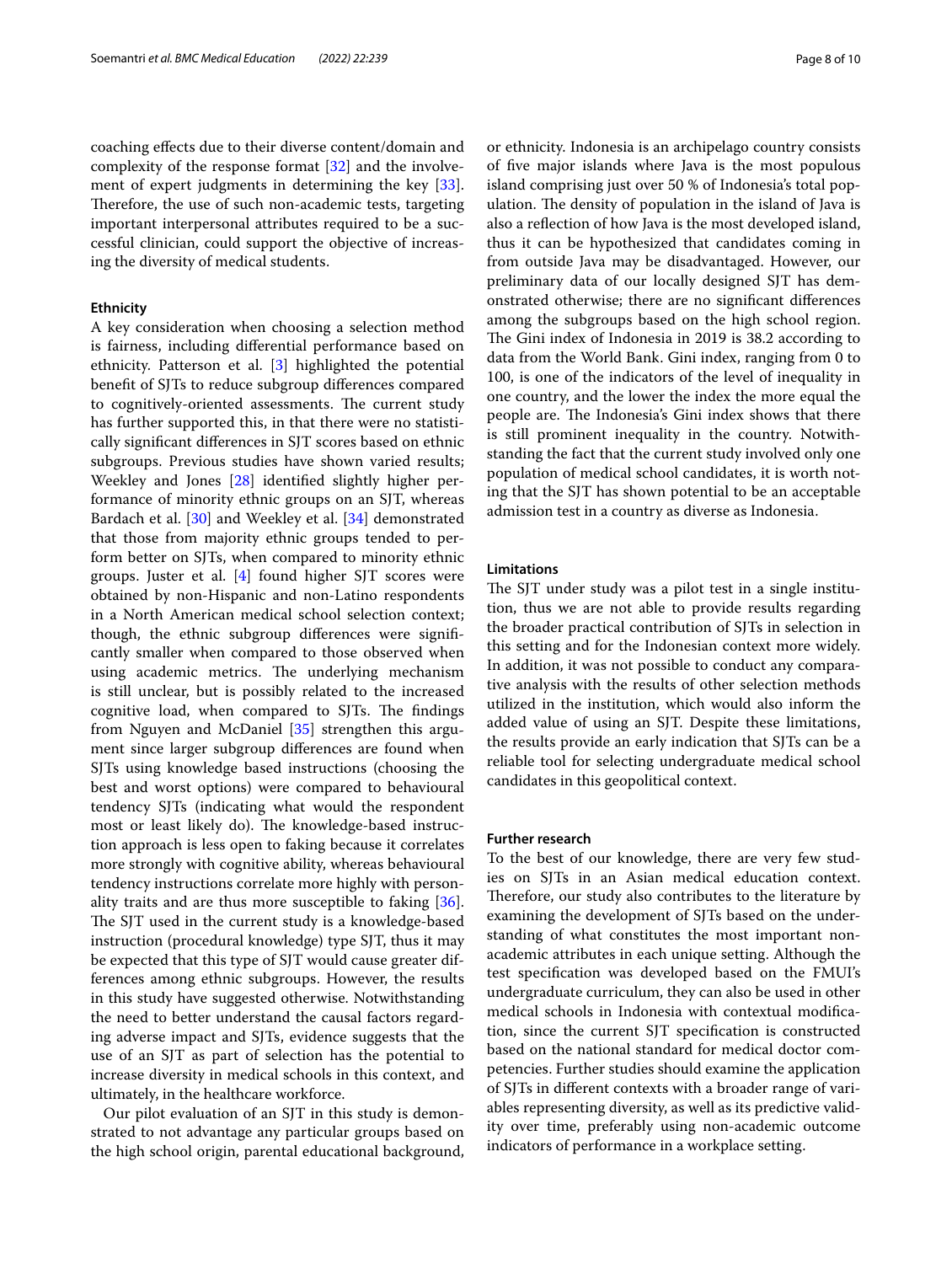# **Conclusions**

This research, to design and pilot an SJT which assesses non-academic attributes, has demonstrated that an SJT has the potential to be a reliable selection tool for undergraduate medical student admissions in an Indonesian context. The thorough development process, involving input from subject matter experts and medical students, as well as applicants, has supported the underpinning content validity of the use of an SJT in this context. The resulting preliminary analysis has demonstrated fndings similar to those reported elsewhere internationally, in terms of the minimal impact on demographic sub-groups; considering SES and ethnicity. Therefore, this research supports the emerging literature on the potential use of SJTs to support widening participation into medicine, in this unique geopolitical context.

#### **Abbreviations**

SJT: Situational Judgment Test; UCAT: University Clinical Aptitude Test; SES: Socio-economic status.

#### **Acknowledgments**

The authors would like to acknowledge the support of Moi Kok Wah and Stuart Martin, both former employees of Work Psychology Group, who provided consultation in SJT item development, item writer training and early parts of data analysis and feedback on the manuscript concept. The authors would also like to acknowledge the academic staff at Faculty of Medicine Universitas Indonesia who contributed in SJT item development, and all medical students and candidates who participated in the study.

#### **Authors' contributions**

DS led the study from the concept development, data collection, data analysis and manuscript development. AF and SY contributed to data collection. AF, SY and EM contributed to data analysis, as well as manuscript development. FP contributed to the development of the conceptual framework of the study and the manuscript development. All authors approved the fnal form of the manuscript.

#### **Authors' information**

Diantha Soemantri is the Head of Master Program in Medical Education, Department of Medical Education, Faculty of Medicine, Universitas Indonesia, Jakarta, Indonesia, and a staff member at Medical Education Center Cluster at Indonesia Medical Education and Research Institute, Faculty of Medicine Universitas Indonesia.

Ardi Findyartini is the Head of Medical Education Center Cluster at Indonesia Medical Education and Research Institute, Faculty of Medicine Universitas Indonesia, and a staff member at the Department of Medical Education, Faculty of Medicine, Universitas Indonesia, Jakarta, Indonesia.

Sophie Yolanda is a staff member in the Department of Physiology, Faculty of Medicine, Universitas Indonesia, Jakarta, Indonesia.

Emma Morley is an Associate Director at Work Psychology Group, United Kingdom.

Fiona Patterson is a Professor in Psychology, the founding Director for Work Psychology Group and holds academic posts in the School of Medicine, University of Nottingham, UK.

#### **Funding**

Not applicable.

### **Availability of data and materials**

The anonymous datasets used and/or analyzed during the current study are available from the corresponding author upon reasonable request. The SJT items belongs to the institution and are not to be released.

# **Declarations**

#### **Ethics approval and consent to participate**

This study was granted ethical clearance by the Research Ethics Committee at the Faculty of Medicine Universitas Indonesia. All methods in the study were carried out in accordance with relevant guidelines and regulations and have been approved by the Research Ethics Committee at the Faculty of Medicine Universitas Indonesia (protocol number: 19-07-0937). All participants have provided their informed consent by completing the tests.

#### **Consent for publication**

Not applicable.

#### **Competing interests**

The authors declare that there are no competing interests in this study.

#### **Author details**

<sup>1</sup> Department of Medical Education, Faculty of Medicine, Universitas Indonesia, Jakarta, Indonesia. <sup>2</sup> Medical Education Center, Indonesia Medical Education & Research Institute (IMERI), Faculty of Medicine, Universitas Indonesia, Jakarta, Indonesia. <sup>3</sup> Department of Physiology, Faculty of Medicine, Universitas Indonesia, Jakarta, Indonesia. <sup>4</sup>Work Psychology Group, Derby, UK. <sup>5</sup>School of Medicine, University of Nottingham, Nottingham, UK.

### Received: 11 October 2021 Accepted: 8 March 2022 Published online: 02 April 2022

#### **References**

- <span id="page-8-0"></span>Patterson F, Roberts C, Hanson MD, et al. 2018 Ottawa consensus statement: selection and recruitment to the healthcare professions. Med Teach. 2018;40(11):1091–101. [https://doi.org/10.1080/0142159X.2018.](https://doi.org/10.1080/0142159X.2018.1498589) [1498589](https://doi.org/10.1080/0142159X.2018.1498589).
- <span id="page-8-1"></span>2. Griffin B, Hu W. The interaction of socio-economic status and gender in widening participation in medicine. Med Educ. 2015;49(1):103–13. [https://doi.org/10.1111/medu.12480.](https://doi.org/10.1111/medu.12480)
- <span id="page-8-2"></span>Patterson F, Knight A, Dowell J, Nicholson S, Cousans F, Cleland J. How efective are selection methods in medical education? A systematic review. Med Educ. 2016;50:36–60.<https://doi.org/10.1111/medu.12817>.
- <span id="page-8-3"></span>4. Webster ES, Paton LW, Crampton PES, Tiffin PA. Situational judgement test validity for selection: a systematic review and meta-analysis. Med Educ. 2020;54:888–902. <https://doi.org/10.1111/medu.14201>.
- <span id="page-8-4"></span>5. Lievens F, Patterson F, Corstjens J, Martin S, Nicholson S. Widening access in selection using situational judgement tests: evidence from the UKCAT. Med Educ. 2016;50:624–36. [https://doi.org/10.1111/medu.13060.](https://doi.org/10.1111/medu.13060)
- <span id="page-8-5"></span>6. Juster FR, Baum RC, Zou C, et al. Addressing the diversity–validity dilemma using situational judgment tests. Acad Med. 2019;94(8):1197– 203. [https://doi.org/10.1097/ACM.0000000000002769.](https://doi.org/10.1097/ACM.0000000000002769)
- <span id="page-8-6"></span>7. Stevens FCJ. Innovations in medical education: European convergence politics and culture. In: Brosnan C, Turner BS, editors. Handbook of the sociology of medical education. London: Routledge; 2009. p. 177–84.
- <span id="page-8-7"></span>8. Stevens FCJ, Simmonds Goulbourne JD. Globalization and the modernization of medical education. Med Teach. 2012;34(10):e684–9. [https://doi.](https://doi.org/10.3109/0142159X.2012.687487) [org/10.3109/0142159X.2012.687487](https://doi.org/10.3109/0142159X.2012.687487).
- <span id="page-8-8"></span>Patterson F, Zibarras L, Ashworth V. Situational judgement tests in medical education and training: research, theory and practice: AMEE guide no. 100. Med Teach. 2016;38(1):3–17. [https://doi.org/10.3109/0142159X.2015.](https://doi.org/10.3109/0142159X.2015.1072619) [1072619](https://doi.org/10.3109/0142159X.2015.1072619).
- <span id="page-8-9"></span>10. Chandratilake M, McAleer S, Gibson J. Cultural similarities and diferences in medical professionalism: a multi-region study. Med Educ. 2012;46:257– 66. <https://doi.org/10.1111/j.1365-2923.2011.04153.x>.
- <span id="page-8-10"></span>11. Claramita M, Nugraheni MDF, van Dalen J, van der Vleuten C. Doctorpatient communication in Southeast Asia: a diferent culture? Adv Health Sci Educ. 2013;18:15–31.<https://doi.org/10.1007/s10459-012-9352-5>.
- <span id="page-8-11"></span>12. Luschin-Ebengreuth M, Dimai HP, Ithaler D, Neges HM, Reibnegger G. Situational judgment test as an additional tool in a medical admission test: an observational investigation. BMC Res Notes. 2015;8:81. [https://doi.](https://doi.org/10.1186/s13104-015-1033-z) [org/10.1186/s13104-015-1033-z.](https://doi.org/10.1186/s13104-015-1033-z)